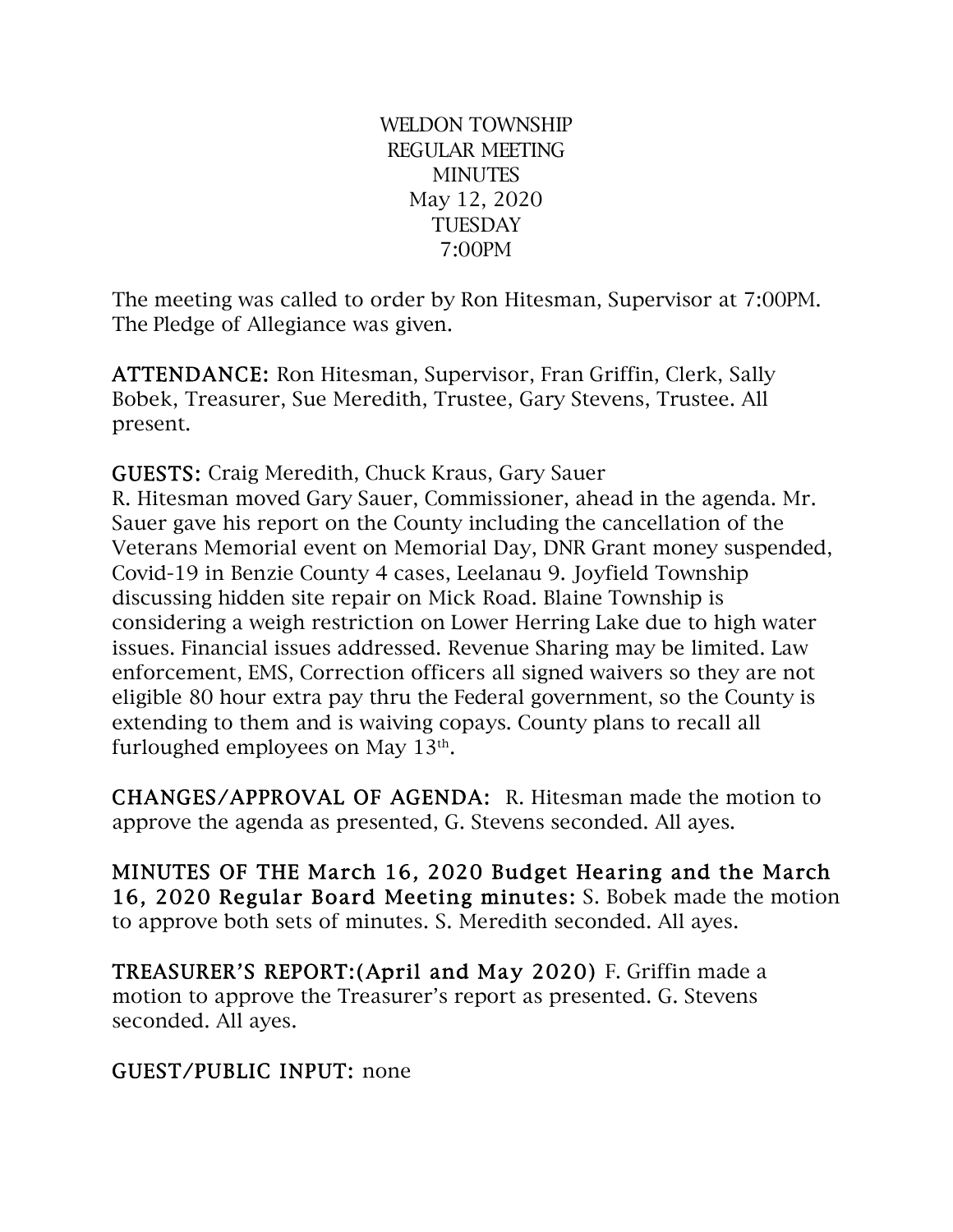# REPORTS:

ZONING ADMINISTRATOR: C. Meredith's written report was given to the Board. He also received a communication from Bryan Bury, Natural Rivers regarding a teleconference on June 2nd at 5:30pm. C. Meredith attended a webinar about Short Term Rentals. He thinks that Township is missing out on revenues and there are regulations for short term rentals. There will be another one for Michigan only on May 21<sup>st</sup> from 5-6pm. He asked that the Clerk sign up Zoning Board of Appeals members for conference on Roles and Functions for the ZBA. Members: Gary Stevens, Chris Bobek, Don Suchocki, Craig Meredith. At \$94/each.

DAY USE PARK: C. Meredith continues to clean restroom and surrounding area. He asked whether the restroom should be closed like the State parks. Consensus from the Board was that it should stay open. Crystal Mountain's Legacy Art Park is still open.

R. Hitesman spoke on the small bridge the DNR asked to be put over a wetland area of the trail. C. Kraus and R. Hitesman thinks they could reroute the trail around that spot. Brian Bury, Natural Rivers, told them the deadline to do the bridge was July 1<sup>st</sup> but has extended it to Nov 1<sup>st</sup> due to the current condition with the Covid-19 issue. R. Hitesman said they are currently looking into treads for the walkway. He has been in contact with SEEDS to maybe do some work at the Day Use Park again. The old septic tank on the property (for the old Lopez house) has been tampered with. Discussion about filling it in. Perfect Fence will be starting on replacing the split rail fence at DUP parking lot.

NEW GREENSPACE GRANT: R. Hitesman says it has been extended.

PLANNING COMMISSION: C. Kraus reported under the current circumstances the PC did not have an April or May meeting. He also spoke on the Historical Marker. It has been approved by the Michigan Historical Commission. He read the text for both sides of the marker. There is a celebration planned possibly in the fall. Thompsonville DPW will install the marker. Crystal Mountain has offered to underwrite the food for the event. Should have a firm date sometime in July. Cost of Marker is \$3900. Discussion.

NUISANCE Report: G. Stevens talked to Frank Hankins on Lindy and 4<sup>th</sup> St. regarding the nuisance complaint.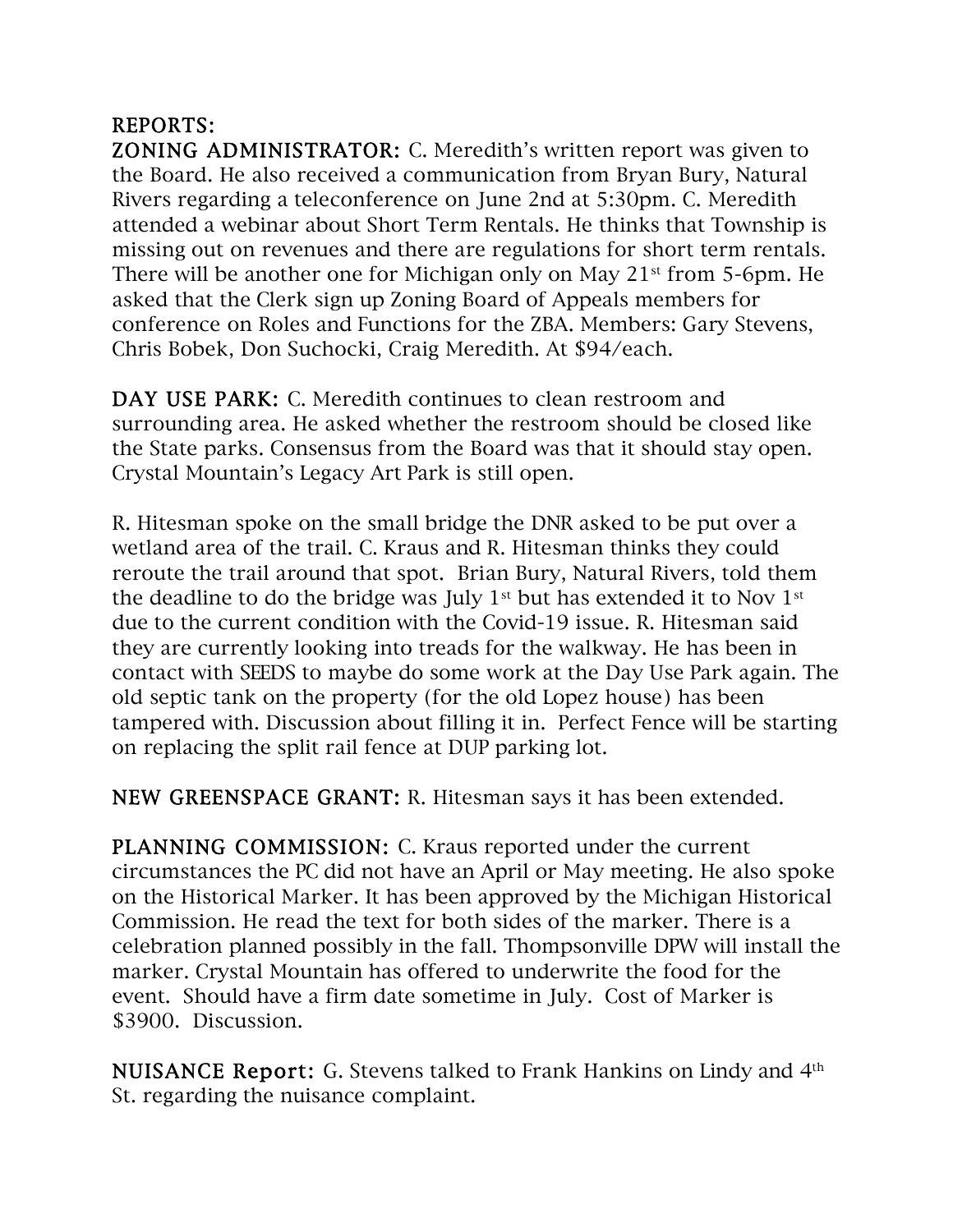# LIQUOR INSPECTOR REPORT: Reports are on file.

BUDGET REPORT: Clerk says the budget looks good at the present time.

SUPERVISOR'S COMMENTS: R. Hitesman has had complaint on the 'memorial cross and flowers' on M115 near Crystal Mountain. He has spoken to the Benzie County Road Commission. They say it is not their issue but the State's. Flags have been received for the Thompsonville Cemetery. R. Hitesman will see that they get put out for Memorial Day. Chris Bobek may help. Haze Road Bridge—Kim Balke, CRA is working on a grant for it. In April there was a leak above the Treasurer's office. R. Hitesman called in Lost Lake Improvements to repair a (hold) hole in the roof above the window. Back hallway has flying ants. G. Stevens made the motion to call in pest control, S. Bobek seconded. All ayes. Clerk will call Hogarth Pest Control in the morning. Eugene Allen talked to Ron Hitesman again about the Township helping with the replacement of some of the sidewalks. Tabled. Eugene will attend the next meeting with a plan.

CLERK COMMENTS: Clerk asked if Casey Guthrie, Assessor, has signed our contract. R. Hitesman will contact him again about it. Clerk stated that the 2020-21 Budget needs to be amended to include the pay schedule for the ZBA members. S. Bobek made the motion to pay the Chairperson of the ZBA \$20/hr. and the Members \$15/hr. G. Stevens seconded. Roll call vote.

R. Hitesman, S. Bobek, S. Meredith, G. Stevens, F. Griffin all ayes. R. Hitesman brought up the Zoning Administrator's wages. He made a motion to increase the ZA wages from \$2000/annually to \$3000/annually. S. Bobek seconded. Roll Call vote: S. Bobek, G. Stevens, R. Hitesman, S. Meredith, F. Griffin all ayes. Motion passed. Clerk spoke with Julie Lonn from the Rebekah's Lodge about the hall lease for their meetings. Julie had agreed they would take care of the flower boxes in exchange for their meetings here at the Hall.

UNFINISHED BUSINESS: New BOR member-R. Hitesman-tabled.

NEW BUSINESS: Brining letter has arrived from the BCRC. Discussion. R. Hitesman made the motion to go ahead with first and second brining. S. Bobek seconded. All ayes. Clerk will send consent form to BCRC. F. Griffin presented a Post-Audit Policy that she feels needs to be put in place. It is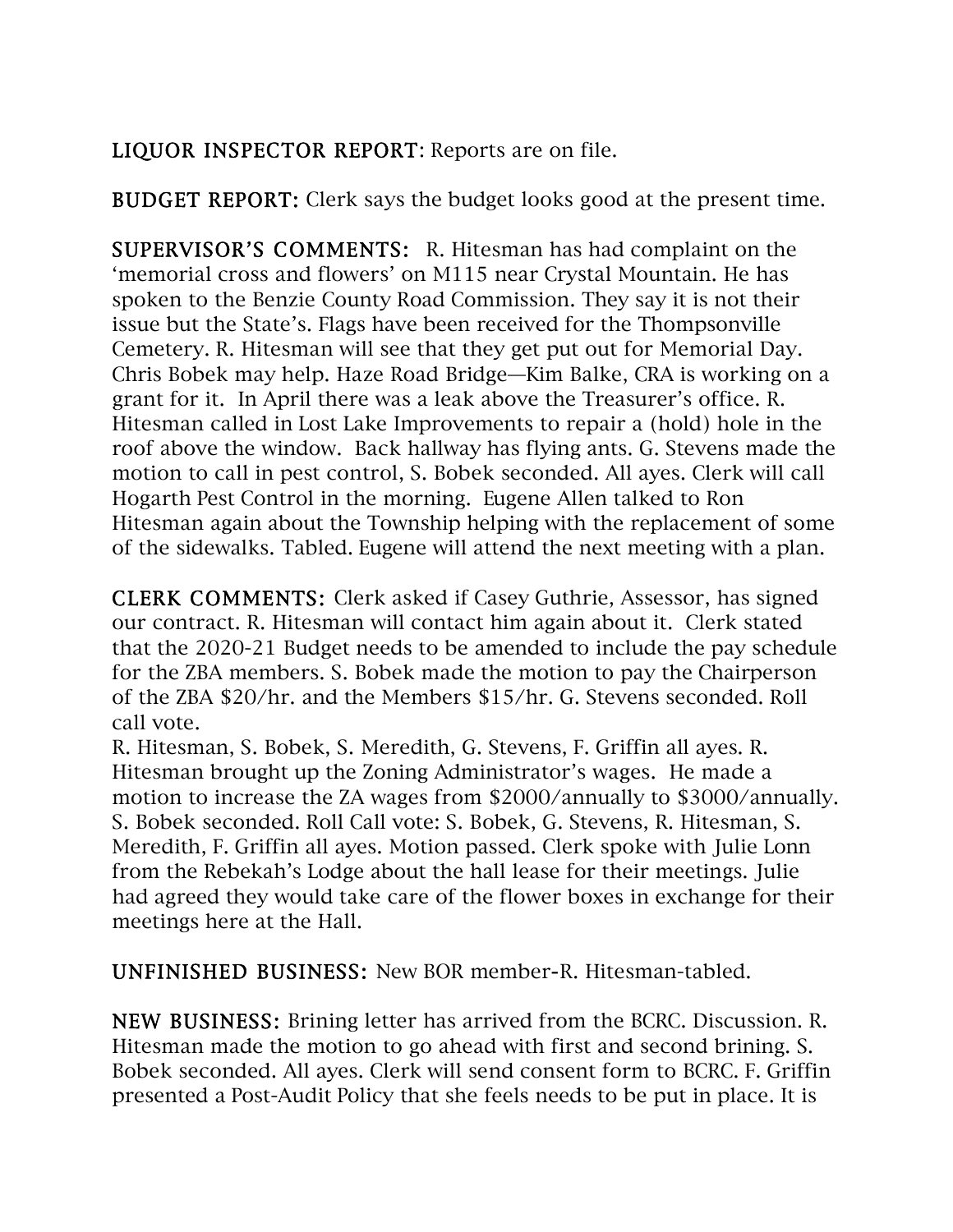needed for situations like the one we are in with this Covid-19 pandemic so we can pay the bills and approve at the next meeting. G. Stevens made the motion to approve the Post Audit Policy as presented. S. Bobek seconded. All ayes.

#### BILLS:

### APRIL 2020

|       | David Kane, Monthly Website Maintenance | 60.00       |
|-------|-----------------------------------------|-------------|
|       | Craig Meredith, ZA                      | 166.67      |
|       | Craig Meredith-DUP                      | 150.00      |
|       | Julie Lonn, Town Hall Cleaning          | 50.00       |
|       | Gary Stevens-cemetery maint             | 165.00      |
|       | Gary Stevens-Nuisance Enforcement       | 200.00      |
|       | Ron Hitesman-Liq Inspec                 | 550.00      |
|       | <b>AFLAC</b>                            | 304.86      |
|       | <b>VISA</b>                             | 517.73      |
|       | AcenTek                                 | 172.82      |
|       | The Pioneer Group                       |             |
| 46.80 |                                         |             |
|       |                                         | 251.55      |
|       | The Pioneer Group Circulation           | 49.50       |
|       | <b>MTA</b>                              |             |
|       | Carrot Top-MI flag                      | 26.22       |
|       | <b>Michigan Election Resource</b>       | 217.09      |
|       | Cherryland Electric                     | 71.41       |
|       | <b>Blarney Castle</b>                   | 403.37      |
|       | State of Michigan-SUW Tax               | 600.00      |
|       | IRS-941 qrtrly                          | 2504.28     |
|       | Casey Guthrie-Assessor                  | 1398.83     |
|       | Township Board Salaries                 | 3158.34     |
|       | <b>TOTAL-APRIL</b>                      | \$11,064.47 |
|       | <b>MAY 2020</b>                         |             |
|       | Dave Kane-Web Maintenance               | 60.00       |
|       | Craig Meredith-ZA                       | 166.67      |
|       | Craig Meredith-DUP                      | 150.00      |
|       | Craig Meredith-LUP                      | 28.00       |
|       | Julie Lonn-Hall Cleaning                | 50.00       |
|       | Gary Stevens-Cemetery Maint             | 150.00      |
|       | Gary Stevens-Nuisance Enf               | 200.00      |
|       | Fran Griffin- Mileage reimburse         | 14.38       |
|       | Fran Griffin-Mileage reimburse AV Env   | 31.63       |
|       | <b>AFLAC</b>                            | 304.86      |
|       | <b>VISA</b>                             | 572.08      |
|       | Acentek                                 | 171.42      |
|       | The Pioneer Group                       | 19.35       |
|       | <b>Michigan Election Resource</b>       | 169.71      |
|       | <b>Fortress Security</b>                | 311.88      |
|       |                                         |             |